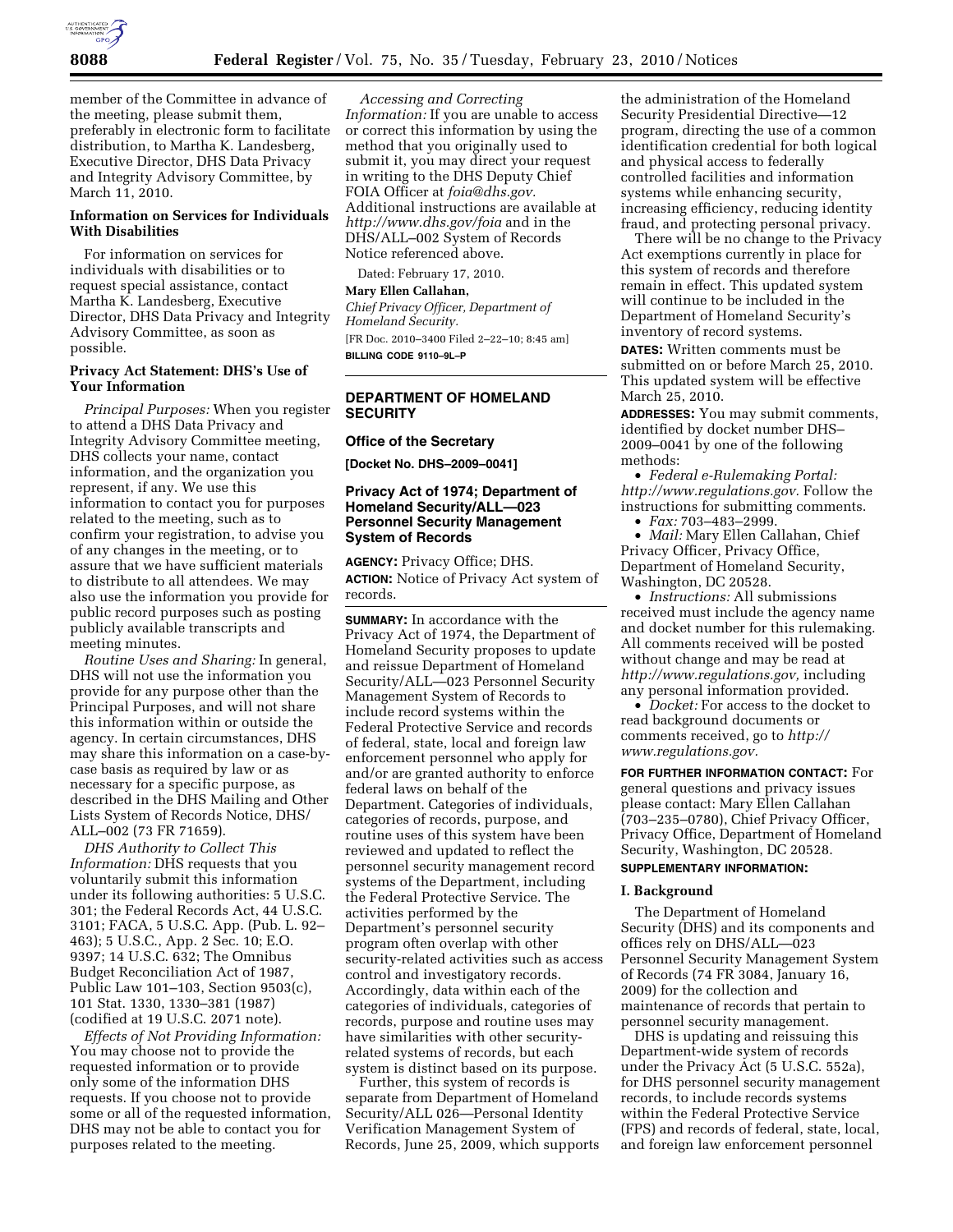who apply for and/or are granted authority to enforce federal laws on behalf of DHS. The DHS/ALL—023 Personnel Security Management System of Records is the baseline system for personnel security activities, as led by the DHS Office of the Chief Security Officer, for the Department. This will ensure that all DHS components follow the same privacy rules for collecting and handling personnel security management records.

The purpose of this system is to maintain processing records of personnel security-related clearance actions, to record suitability determinations, to record whether security clearances are issued or denied, and to verify eligibility for access to classified information or assignment to a sensitive position. Also, records may be used by the Department for adverse personnel actions such as removal from sensitive duties, removal from employment, and denial to a restricted or sensitive area, and revocation of security clearance. The system also assists in capturing background investigations and adjudications; directing the clearance process for granting, suspending, revoking and denying access to classified information; directing the clearance process for granting, suspending, revoking and denying other federal, state, local, or foreign law enforcement officers the authority to enforce federal laws on behalf of DHS; managing state, local, and private-sector clearance programs and contractor suitability programs; determining eligibility for unescorted access to DHS facilities or information technology systems; and other activities relating to personnel security management responsibilities at DHS. The Department's authority for this collection is primarily 5 U.S.C. 301; 44 U.S.C. 3101; 8 U.S.C. 1357(g); 19 U.S.C. 1401(i); Executive Order (EO) 9397; EO 10450; EO 12968; 5 CFR part 731; 5 CFR part 732; 5 CFR part 736; 32 CFR part 147; and DCID 6/4. This system will collect individuals' personal information to support the Department's efforts related to their personnel security activity. Efforts have been made to safeguard records in accordance with applicable rules and policies, including all applicable DHS automated systems security and access policies. Strict controls have been imposed to minimize risk of compromising the information that is being stored. Access to the computer system containing the records in this system is limited to those individuals who have a need to know the information for the performance of their official duties and who have

appropriate clearances or permissions. The routine uses posted are unchanged from the previous publishing and consistent with the purpose for collection. This system of records is collecting information under the Paperwork Reduction Act using the following forms: (1.) Questionnaire for Non-Sensitive Positions—SF–85—OMB No. 3206–0005; (2.) Questionnaire for Public Trust Position—SF–85P—OMB No. 3206–0191; (3.) Supplemental Questionnaire for Selected Positions— SF–85P–S OMB No. 3206–0191; (4.) Questionnaire for National Security Positions—SF–86—OMB No. 3206– 0005; and (5.) Continuation Sheet for Questionnaires—SF–86A—OMB No. 3206–0005. Further reviews are being conducted to determine if the system of records collects other information under the Paperwork Reduction Act. Categories of individuals, categories of records, the purpose, and routine uses of this system have been reviewed and updated to reflect the personnel security management record systems of the Department, including the FPS. The Privacy Office has updated the categories of individuals covered by the system to include DHS-covered individuals, such as federal employees, applicants, excepted service federal employees, contractor employees, retired employees, past employees providing support to DHS and who require unescorted access to DHSsecured facilities, and federal, state, local, and foreign law enforcement personnel who apply for or are granted authority to enforce federal laws on behalf of DHS. The categories of records have been updated to include facial photographs and criminal background investigations. The purpose has been revised to reflect that the system assists in directing the clearance process for granting, suspending, revoking and denying other federal, state, local, or foreign law enforcement officers the authority to enforce federal laws on behalf of DHS and eligibility for unescorted access to DHS secured facilities. An existing routine use (Routine Use H) was modified to permit the sharing of information from this system of records with agencies where it is relevant and necessary to the agencies' decision concerning the delegation or designation of authority. Lastly, a new routine use was added to permit sharing of information with the news media and the public, with the approval of the Chief Privacy Officer in consultation with counsel, when there exists a legitimate public interest in the disclosure of the information or when disclosure is necessary to preserve

confidence in the integrity of DHS or to demonstrate the accountability of DHS's officers, employees, or individuals covered by the system, except to the extent it is determined that release of the specific information in the context of a particular case would constitute an unwarranted invasion of personal privacy.

Privacy Impact Assessments (PIAs) have been conducted and are on file for the (1.) Personnel Security Activities Management System; (2.) Integrated Security Management System; (3.) DHSAccessGate System; (4.) Automated Continuing Evaluation System (ACES) Pilot; (5.) Personal Identity Verification System; (6.) Federal Protective Service Information Support Tracking System (FISTS) Contract Suitability Module; and (7.) Federal Protective Service Dispatch Incident Records Management Systems along with other related component specific PIAs and can be found at *http://www.dhs.gov/privacy.* 

Consistent with DHS's information sharing mission, information stored within the DHS/ALL—023 Personnel Security Management System of Records may be shared with other DHS components, as well as appropriate federal, state, local, tribal, foreign, or international government agencies. This sharing will only take place after DHS determines that the receiving component or agency has a need to know the information to carry out national security, law enforcement, immigration, intelligence, or other functions consistent with the routine uses set forth in this system of records notice.

The Office of the Chief Security Officer is implementing a new webbased personnel and information security application, Integrated Security Management System (ISMS). ISMS has replaced many of the existing case management systems currently in use at the Department's Headquarters, U.S. Customs and Border Protection (CBP), the Federal Law Enforcement Training Center (FLETC), and the Federal Emergency Management Agency (FEMA). ISMS will replace the existing case management systems currently in use at the U.S. Citizenship and Immigration Services (USCIS), U.S. Immigration and Customs Enforcement (ICE), and the U.S. Coast Guard (USCG) in the near future.

There will be no change to the Privacy Act exemptions currently in place for this system of records and therefore remain in effect. This updated system will continue to be included in DHS's inventory of record systems.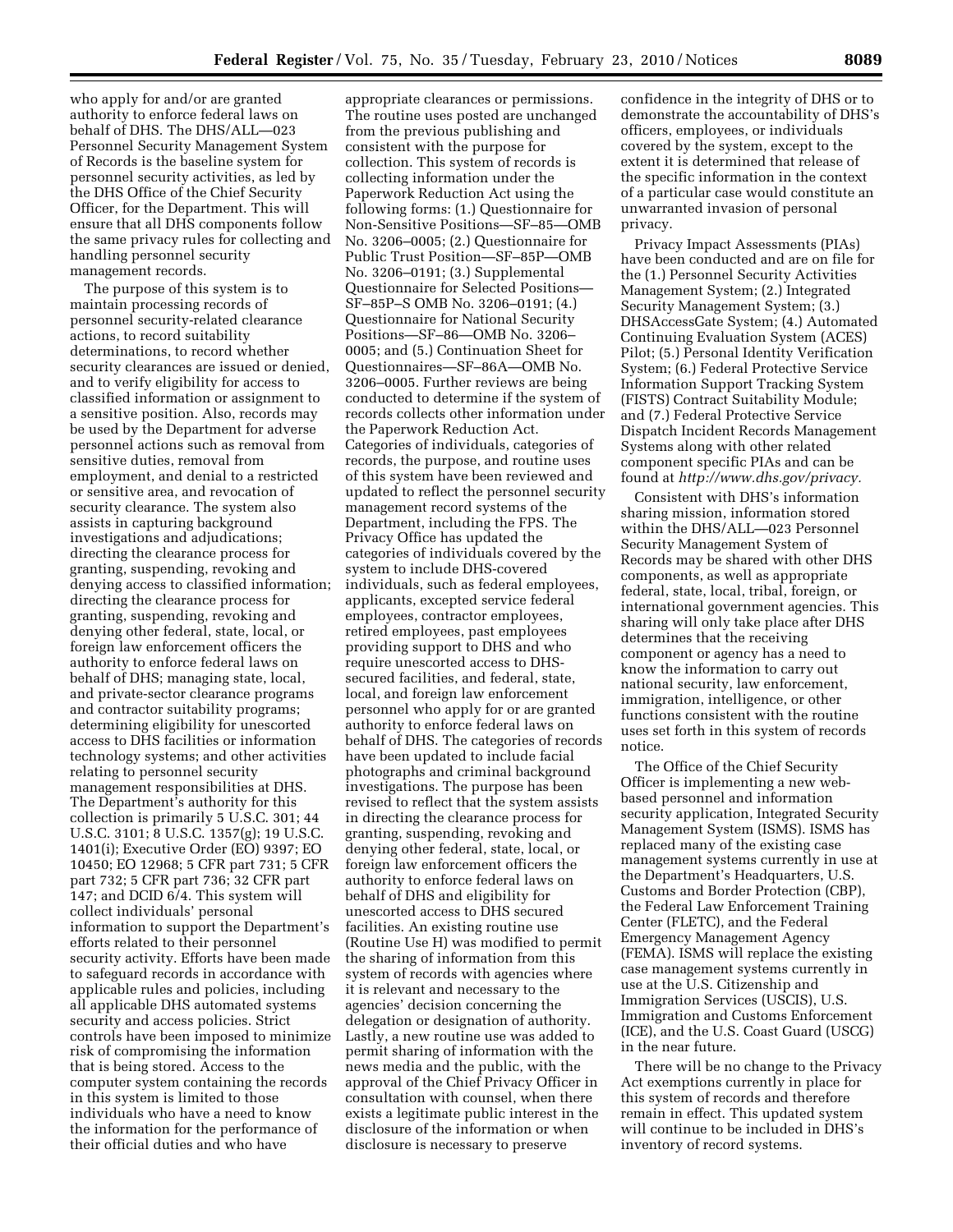## **II. Privacy Act**

The Privacy Act embodies fair information principles in a statutory framework governing the means by which the United States Government collects, maintains, uses, and disseminates an individual's records. The Privacy Act applies to information that is maintained in a "system of records." A "system of records" is a group of any records under the control of an agency from which information is stored and retrieved by the name of the individual or by some identifying number such as property address, mailing address, or symbol assigned to the individual. In the Privacy Act, an individual is defined to encompass United States citizens and lawful permanent residents. DHS extends administrative Privacy Act protections to all individuals where information is maintained on both U.S. citizens, lawful permanent residents, and visitors. Individuals may request their own records that are maintained in a system of records in the possession or under the control of DHS by complying with DHS Privacy Act regulations, 6 CFR Part 5.

The Privacy Act requires each agency to publish in the **Federal Register** a description denoting the type and character of each system of records that the agency maintains, and the routine uses that are contained in each system in order to make agency record keeping practices transparent, to notify individuals regarding the uses of their records, and to assist individuals to more easily find such files within the agency. Below is a description of DHS/ ALL—023 Personnel Security Management System of Records.

In accordance with 5 U.S.C. 552a(r), DHS has provided a report of this new system of records to the Office of Management and Budget (OMB) and to Congress.

### **System of Records**

DHS/ALL–023

## **SYSTEM NAME:**

Department of Homeland Security (DHS)/ALL—023 Personnel Security Management System of Records.

## **SECURITY CLASSIFICATION:**

Unclassified, sensitive, for official use only, and classified.

### **SYSTEM LOCATION:**

Records are maintained at several DHS Headquarters locations and component offices in Washington, DC and field locations; and the Department of Treasury (DTR), Bureau of Public Debt for Office of Inspector General employees and applicants. For

background investigations adjudicated by the Office of Personnel Management (OPM), OPM may retain copies of those files pursuant to their records retention schedules.

#### **CATEGORIES OF INDIVIDUALS COVERED BY THE SYSTEM:**

Categories of individuals covered by this system include federal employees, applicants, excepted service federal employees, contractor employees, retired employees, and past employees providing support to DHS who require: (1.) Unescorted access to DHS-owned facilities, DHS-controlled facilities, DHS-secured facilities, or commercial facilities operating on behalf of DHS; (2.) access to DHS information technology (IT) systems and the systems' data; or (3.) access to national security information including classified information.

Also covered are: (1.) State and local government personnel and privatesector individuals who serve on an advisory committee or board sponsored by DHS; (2.) federal, state, local, and foreign law enforcement personnel who apply for or are granted authority to enforce federal laws on behalf of DHS; and (3.) individuals, including state and local government personnel and privatesector individuals, who are authorized by DHS to access Departmental facilities, communications security equipment, and/or information technology systems that process sensitive or classified national security information.

### **CATEGORIES OF RECORDS IN THE SYSTEM:**

Categories of records in the system include:

- Individual's name;
- Date and place of birth;
- Social security number;
- Citizenship;
- Access Control Pass or Credential number;
	- Facial photograph;

• Records relating to the management and operation of DHS personnel security program, including but not limited to:

 $\circ$  Completed standard form questionnaires issued by the Office of Personnel Management;

 $\circ$  Originals or copies of background investigative reports;

 $\circ$  Supporting documentation related to the background investigations and adjudications including criminal background, medical and financial data;

 $\circ$  Information related to congressional inquiry; and

 $\circ$  Other information relating to an individual's eligibility for access to classified or sensitive information.

• Records relating to management and operation of DHS programs to safeguard classified and sensitive but unclassified information, including but not limited to:

- **Document control registries;**
- $\circ$  Courier authorization requests;
- $\circ$ Non-disclosure agreements;
- $\circ$ Records of security violations;
- Æ Records of document transmittals; and

Æ Requests for secure storage and communications equipment.

• Records relating to the management and operation of DHS special security programs, including but not limited to:

- $\circ$  Requests for access to sensitive compartmented information (SCI);
- $\circ$  Contact with foreign officials and foreign travel registries; and

 $\circ$  Briefing/debriefing statements for special programs, sensitive positions, and other related information and documents required in connection with personnel security clearance determinations.

• Records relating to the management and operation of the DHS security program, including but not limited to:

 $\circ$  Inquiries relating to suspected security violation(s);

 $\circ$  Recommended remedial actions for possible security violation(s);

- $\circ$  Reports of investigation regarding security violations;
	- $\circ$  Statements of individuals;
- $\circ$  Affidavits;
- Æ Correspondence;

 $\circ$  Documentation pertaining to investigative or analytical efforts by DHS Security program personnel to identify threats to DHS personnel, property, facilities, and information; and

 $\circ$  Intelligence reports and database results relating to DHS personnel, applicants, or candidates for DHS employment or access to DHS facilities or information.

## **AUTHORITY FOR MAINTENANCE OF THE SYSTEM:**

5 U.S.C. 301; 44 U.S.C. 3101; 8 U.S.C. 1357(g); 19 U.S.C. 1401(i); Executive Order (EO) 9397; EO 10450; EO 12968; 5 CFR part 731; 5 CFR part 732; 5 CFR part 736; 32 CFR part 147; and DCID 6/ 4.

#### **PURPOSE(S):**

The purpose of this system is to collect and maintain records of processing of personnel security-related clearance actions, to record suitability determinations, to record whether security clearances are issued or denied, and to verify eligibility for access to classified information or assignment to a sensitive position. Also, records may be used by the Department for adverse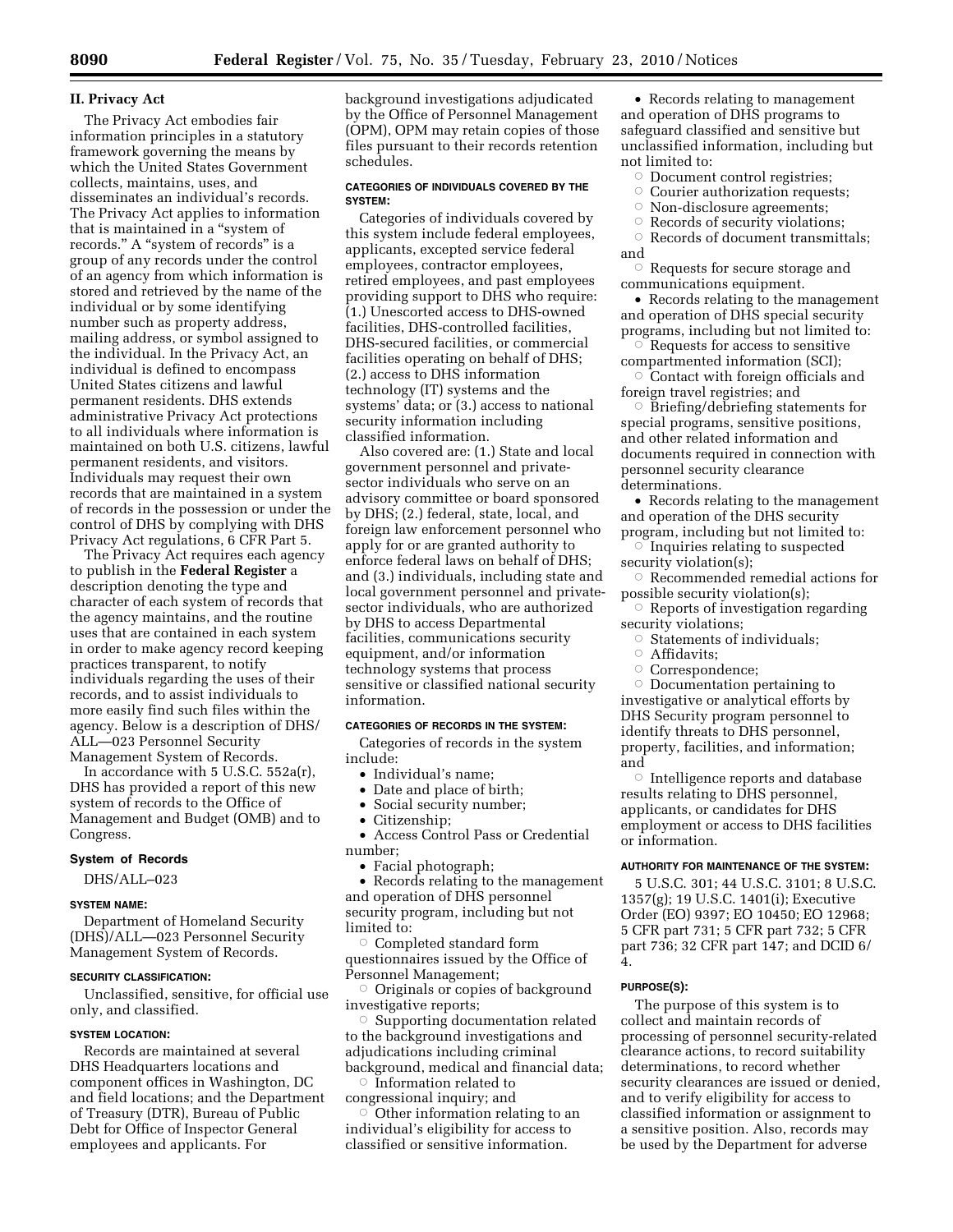personnel actions such as removal from sensitive duties, removal from employment, denial to a restricted or sensitive area, and/or revocation of security clearance. The system also assists in capturing background investigations and adjudications; directing the clearance process for granting, suspending, revoking and denying access to classified information; directing the clearance process for granting, suspending, revoking and denying other federal, state, local, or foreign law enforcement officers the authority to enforce federal laws on behalf of DHS; managing state, local and private-sector clearance programs and contractor suitability programs; determining eligibility for unescorted access to DHS owned, occupied or secured facilities or information technology systems; and/or other activities relating to personnel security management responsibilities at DHS.

#### **ROUTINE USES OF RECORDS MAINTAINED IN THE SYSTEM, INCLUDING CATEGORIES OF USERS AND THE PURPOSES OF SUCH USES:**

In addition to those disclosures generally permitted under 5 U.S.C. 552a(b) of the Privacy Act, all or a portion of the records of information contained in this system may be disclosed outside DHS as a routine use pursuant to  $5$  U.S.C.  $552a(b)(3)$  as follows:

A. To the Department of Justice (including United States Attorney Offices) or other federal agency conducting litigation or in proceedings before any court, adjudicative or administrative body when it is necessary to the litigation and one of the following is a party to the litigation or has an interest in such litigation:

1. DHS or any component thereof;

2. Any employee of DHS in his/her official capacity;

3. Any employee of DHS in his/her individual capacity where DOJ or DHS has agreed to represent the employee; or

4. The United States or any agency thereof, is a party to the litigation or has an interest in such litigation, and DHS determines that the records are both relevant and necessary to the litigation and the use of such records is compatible with the purpose for which DHS collected the records.

B. To a congressional office from the record of an individual in response to an inquiry from that congressional office made at the written request of the individual to whom the record pertains.

C. To the National Archives and Records Administration or other federal government agencies pursuant to records management inspections being

conducted under the authority of 44 U.S.C. 2904 and 2906.

D. To an agency, organization, or individual for the purpose of performing audit or oversight operations as authorized by law, but only such information as is necessary and relevant to such audit or oversight function.

E. To appropriate agencies, entities, and persons when:

1. DHS suspects or has confirmed that the security or confidentiality of information in the system of records has been compromised;

2. The Department has determined that as a result of the suspected or confirmed compromise there is a risk of harm to economic or property interests, identity theft or fraud, or harm to the security or integrity of this system or other systems or programs (whether maintained by DHS or another agency or entity) or harm to the individual who relies upon the compromised information; and

3. The disclosure made to such agencies, entities, and persons is reasonably necessary to assist in connection with DHS's efforts to respond to the suspected or confirmed compromise and prevent, minimize, or remedy such harm.

F. To contractors and their agents, grantees, experts, consultants, and others performing or working on a contract, service, grant, cooperative agreement, or other assignment for DHS, when necessary to accomplish an agency function related to this system of records. Individuals provided information under this routine use are subject to the same Privacy Act requirements and limitations on disclosure as are applicable to DHS officers and employees.

G. To an appropriate federal, state, tribal, local, international, or foreign law enforcement agency or other appropriate authority charged with investigating or prosecuting a violation or enforcing or implementing a law, rule, regulation, or order, where a record, either on its face or in conjunction with other information, indicates a violation or potential violation of law, which includes criminal, civil, or regulatory violations and such disclosure is proper and consistent with the official duties of the person making the disclosure.

H. To an appropriate federal, state, local, tribal, foreign, or international agency, if the information is relevant and necessary to a requesting agency's decision concerning the hiring or retention of an individual, or issuance of a security clearance, license, contract, grant, delegation or designation of authority, or other benefit, or if the information is relevant and necessary to

a DHS decision concerning the hiring or retention of an employee, the issuance of a security clearance, the reporting of an investigation of an employee, the letting of a contract, or the issuance of a license, grant, delegation or designation of authority, or other benefit and disclosure is appropriate to the proper performance of the official duties of the person making the request.

I. To an individual's prospective or current employer to the extent necessary to determine employment eligibility.

J. To a court, magistrate, or administrative tribunal in the course of presenting evidence, including disclosures to opposing counsel or witnesses in the course of civil discovery, litigation, or settlement negotiations or in connection with criminal law proceedings or pursuant to the order of a court of competent jurisdiction in response to a subpoena from a court of competent jurisdiction.

K. To third parties during the course of a law enforcement investigation to the extent necessary to obtain information pertinent to the investigation, provided disclosure is appropriate to the proper performance of the official duties of the officer making the disclosure.

L. To a public or professional licensing organization when such information indicates, either by itself or in combination with other information, a violation or potential violation of professional standards, or reflects on the moral, educational, or professional qualifications of an individual who is licensed or who is seeking to become licensed.

M. To the news media and the public, with the approval of the Chief Privacy Officer in consultation with counsel, when there exists a legitimate public interest in the disclosure of the information or when disclosure is necessary to preserve confidence in the integrity of DHS or is necessary to demonstrate the accountability of DHS's officers, employees, or individuals covered by the system, except to the extent it is determined that release of the specific information in the context of a particular case would constitute an unwarranted invasion of personal privacy.

## **DISCLOSURE TO CONSUMER REPORTING AGENCIES:**

None.

#### **POLICIES AND PRACTICES FOR STORING, RETRIEVING, ACCESSING, RETAINING, AND DISPOSING OF RECORDS IN THE SYSTEM:**

#### **STORAGE:**

Records in this system are stored electronically or on paper in secure